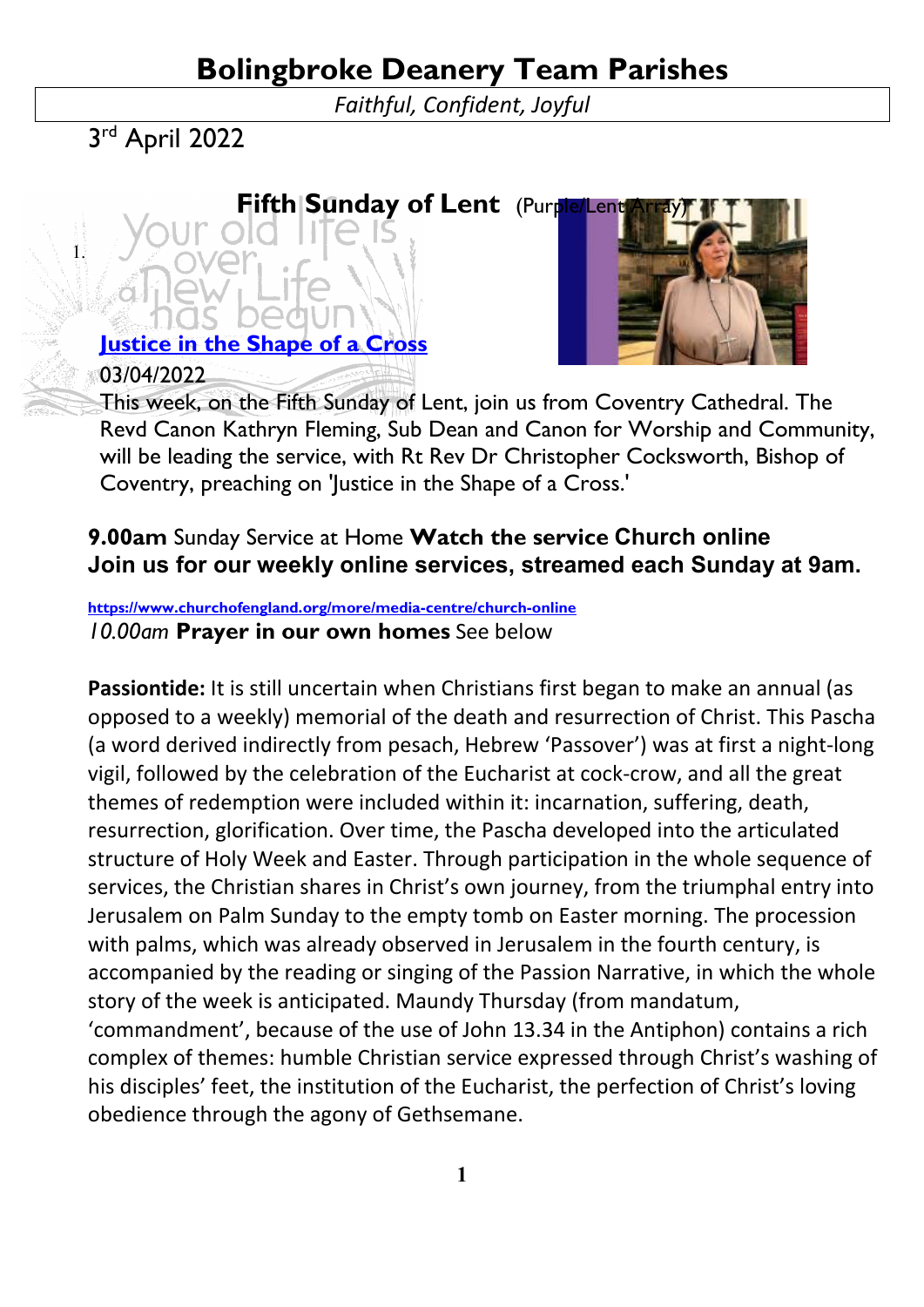After keeping vigil ('Could you not watch with me one hour?') Thursday passes into Good Friday with its two characteristic episodes. The veneration of the Cross is older; the sequence of meditations and music known as the Three Hours' Devotion was introduced into the Church of England in the nineteenth century. The first is now sometimes incorporated into the structure of the second. It is a widespread custom for there not to be a celebration of the Eucharist on Good Friday, but for the consecrated bread and wine remaining from the Maundy Thursday Eucharist to be given in communion. The church remains stripped of all decoration. It continues bare and empty through the following day, which is a day without a liturgy: there can be no adequate way of recalling the being dead of the Son of God, other than silence and desolation. But within the silence there grows a sense of peace and completion, and then rising excitement as the EasterVigil draws near.

This solemn season preserves some of the oldest texts still in current use, and rehearses the deepest and most fundamental Christian memories. At the same time, the services and ceremonies of Holy Week have in the course of Christian history been the occasion of, or have actively encouraged, hostility towards the Jews. The 'Ioudaioi' of St John's Gospel have all too easily been identified with 'the Jews' as a whole, or more specifically those Jews who were neighbours of a Christian church. This places a double responsibility on those who lead the keeping of Holy Week today: to be faithful to the act of collective memory, but also to be sensitive to the ways in which an unreflecting use of traditional texts (like the Reproaches) can perpetuate a strain of Christian anti-Semitism.

#### **FIFTH SUNDAY of LENT** 03/04/2022 **PASSION SUNDAY**

| 9.30am             | Hundleby Morning Worship (FJ)         |
|--------------------|---------------------------------------|
| 10.00am            | Spilsby Morning Prayer (PMcL)         |
| 11.15am            | Halton Holegate Eucharist (PC)        |
| 3.00 <sub>pm</sub> | Great Steeping Eucharist (PC)         |
|                    | Services in the Marden Hill Cluster   |
| 9.30am             | East Keal Holy Communion (PC) Banns   |
|                    | Services in the Stickney Cluster      |
| 11.15am            | Stickney "Easter Experience" (FI)     |
|                    | Services in the Partney Cluster       |
| 11.15am            | Partney Holy Communion (TMcL)         |
| 3.00 <sub>pm</sub> | <b>Scremby Evening Prayer (TMcL)</b>  |
|                    | Services in the South Ormsby Cluster  |
| 9.30am             | Somersby Holy Communion (TMcL) Banns: |
|                    |                                       |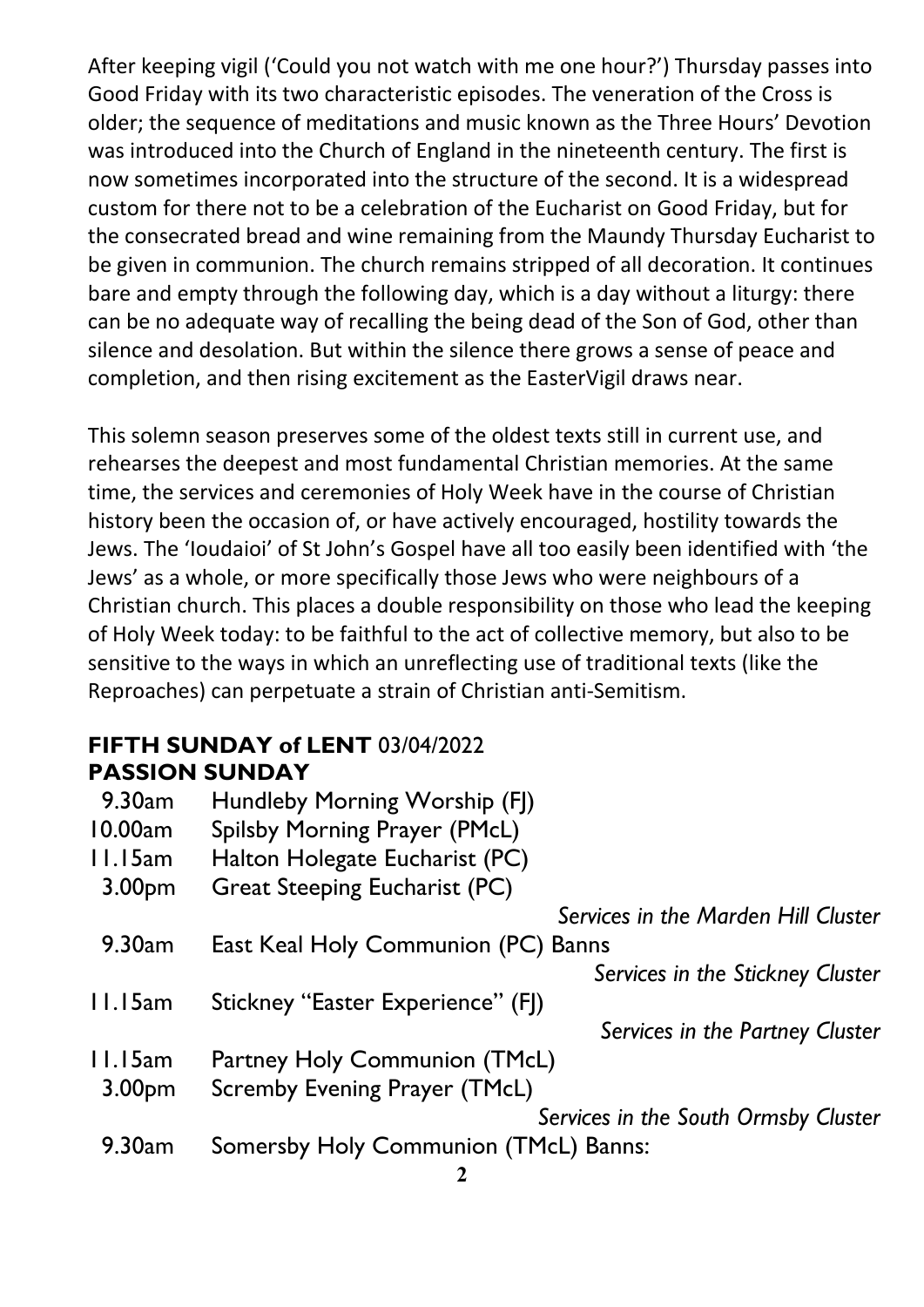1<sup>st</sup> Timothy John Roberts & Hayley Marie Seal of Brinkhill for Scrivilsby 21/06/2022 **Bolingbroke Churches on line:** 

We will continue to publish a short video on YouTube and link it to our website. **Our Web Site** *<http://lincoln.ourchurchweb.org.uk/spilsby/index.php>*

**Bolingbroke Team Churches - watch our videos** 

[https://www.youtube.com/channel/UCqTDWzvL2jxeB6ESF-aP9Nw?view\\_as=subscriber](https://www.youtube.com/channel/UCqTDWzvL2jxeB6ESF-aP9Nw?view_as=subscriber)

#### **Monday**

| <del>12noon</del>  | <del>Lunch Club-</del> until 25th                                                                           |
|--------------------|-------------------------------------------------------------------------------------------------------------|
| <u>Tuesday</u>     |                                                                                                             |
| 2.00 <sub>pm</sub> | Vicarage: Good Neighbour Meeting                                                                            |
| 2.00 <sub>pm</sub> | <b>New Leake: Bible Study</b>                                                                               |
| 7.00pm             | Raithby Rd Gables: Annual Parochial Church Meeting                                                          |
|                    | <b>Wednesday - Prayer &amp; Fasting for Peace</b>                                                           |
| 10.30am            | Spilsby Eucharist & Coffee with "Live Lent" Discussion                                                      |
| 4.00 <sub>pm</sub> | <b>Team Meeting</b>                                                                                         |
| 5.00pm             | Deanery PAM Group Zoom Meeting                                                                              |
| 6.30pm             | <b>Hundleby: Compline – The Women of Holy Week</b>                                                          |
| 7.00 <sub>pm</sub> | <b>Candlesby: Annual Parochial Church Meeting</b>                                                           |
| <u>Thursday</u>    |                                                                                                             |
| 12 <sub>noon</sub> | A/C Ian Whitworth's Funeral                                                                                 |
|                    | Friday Prayer & Fasting for Peace                                                                           |
| 6.00 <sub>pm</sub> | <b>Spilsby Catholic Church – Stations of the Cross</b>                                                      |
| 7.30 <sub>pm</sub> | Toynton Village Hall: Public Meeting to Discuss the future of                                               |
|                    | $\mathsf{C}$ + Deten 0, All $\mathsf{C}$ -inte Devials $\mathsf{C}$ bunabes $\mathsf{T}$ eunten (L), LB, L) |

**St Peter & All Saints Parish Churches Toynton** (United Parish)

**Saturday - Dietrich Bonhoeffer** 9 April Lutheran Pastor, Martyr, 1945

# **SIXTH SUNDAY of LENT 1**0/04/2022

## **PALM SUNDAY**

| <b>PALM SUNDAY</b> |                                                           |
|--------------------|-----------------------------------------------------------|
| 9.30am             | Spilsby Eucharist and distribution of Palms (PC)          |
| 1.15 <sub>pm</sub> | Hundleby Baptism: Margo                                   |
|                    | Services in the Marden Hill Cluster                       |
| 9.30am             | East Keal Eucharist and distribution of Palms (JC)        |
| 11.15am            | Hagworthingham Eucharist and distribution of Palms (PC)   |
| 3.00pm             | East Kirkby Eucharist and distribution of Palms (PC)      |
|                    | Services in the Stickney Cluster                          |
| 11.15am            | Stickford Morning Worship and distribution of Palms (FJ)  |
|                    | Services in the Partney Cluster                           |
| 9.30am             | Candlesby Morning Prayer and distribution of Palms (TMcL) |
| 11.15am            | Skendleby Holy Communion and distribution of Palms (TMcL) |
|                    |                                                           |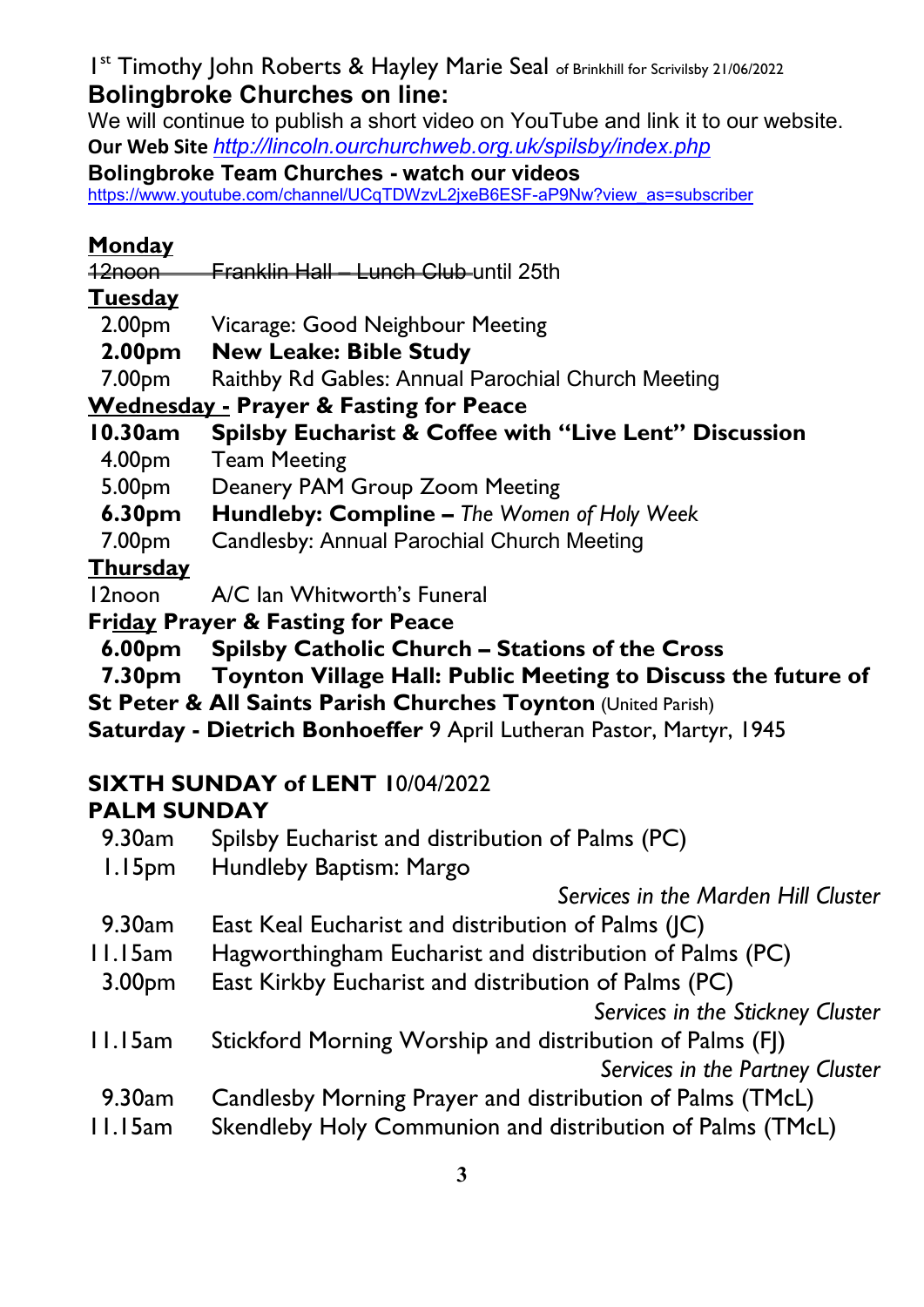# *Services in the South Ormsby Cluster*

# **Private Prayer in the Following Churches:**

| St James Spilsby           | Daily               | 08.00 to 16.00 |
|----------------------------|---------------------|----------------|
| <b>St Mary Hundleby</b>    | <b>Daily</b>        | 10.00 to 14.00 |
| St Helen East Keal         | <b>Daily</b>        | 10.00 to 15.00 |
| St Helen West Keal         | Saturday and Sunday | 10.00 to 16.00 |
| <b>St Nicholas Partney</b> | <b>Thursdays</b>    | 11.30 to 12.30 |
| <b>St Mary Tetford</b>     | Wednesdays          | 11.30 to 12.30 |
| <b>St Luke Stickney</b>    | Daily               | 10.00 to 16.00 |
| <b>St Helen Stickford</b>  | Daily               | 10.00 to 16.00 |
|                            |                     |                |

| Sunday 3rd<br>Fifth Sunday of Lent | I regard everything as loss because of the surpassing value<br>of knowing Christ Jesus my Lord. Philippians 3: 8       |
|------------------------------------|------------------------------------------------------------------------------------------------------------------------|
| <b>Charity sector</b>              | The Church of Nigeria (Anglican Communion)                                                                             |
| Monday 4 <sup>th</sup>             | The Billingborough group - In Vacancy                                                                                  |
|                                    | We pray for God's blessing upon us and our communities in                                                              |
| <b>Commerce &amp; Retail</b>       | our life and witness, on our prayer and work.                                                                          |
|                                    | The Diocese of Kontagora - The Church of Nigeria (Anglican                                                             |
|                                    | Communion) (Lokoja Province)                                                                                           |
| Tuesday 5th                        | The Carr Dyke Group - Revd Steve Holt                                                                                  |
|                                    | Please pray for all the people who live and work in and                                                                |
|                                    | around our six villages, for their lives and livelihoods. May<br>God protect, guide, and sustain them.                 |
|                                    |                                                                                                                        |
| <b>Construction</b>                | The Diocese of Kootenay - The Anglican Church of Canada                                                                |
| <b>Industry</b>                    | (BC and Yukon Province)                                                                                                |
| Wednesday 6 <sup>th</sup>          | The Heckington and Helpringham Group - Revd Captain                                                                    |
|                                    | <b>Chris Harrington</b>                                                                                                |
|                                    | Please pray for the Book evening with local author Andy<br>Mellett Brown at Heckington Church on Saturday, and for new |
|                                    | contacts that can be made as part of our mission.                                                                      |
|                                    |                                                                                                                        |
| <b>Energy industry</b>             | The Diocese of Eastern Kowloon - Hong Kong Sheng Kung<br>Hui                                                           |
| Thursday 7 <sup>th</sup>           | <b>Quarrington - Revd Mark Thomson</b>                                                                                 |
|                                    | Pray for our threefold Mission focus: growing Messy Church,                                                            |
|                                    | encouraging the use of Alpha, and helping the<br>local                                                                 |
|                                    | community to budget household finances through CAP                                                                     |
|                                    | (Christians against Poverty)                                                                                           |
| <b>Farming</b>                     | The Diocese of Western Kowloon - Hong Kong Sheng Kung                                                                  |
|                                    | Hui                                                                                                                    |
|                                    |                                                                                                                        |
| Friday 8 <sup>th</sup>             | <b>Sleaford - Revd Philip Johnson</b>                                                                                  |
|                                    |                                                                                                                        |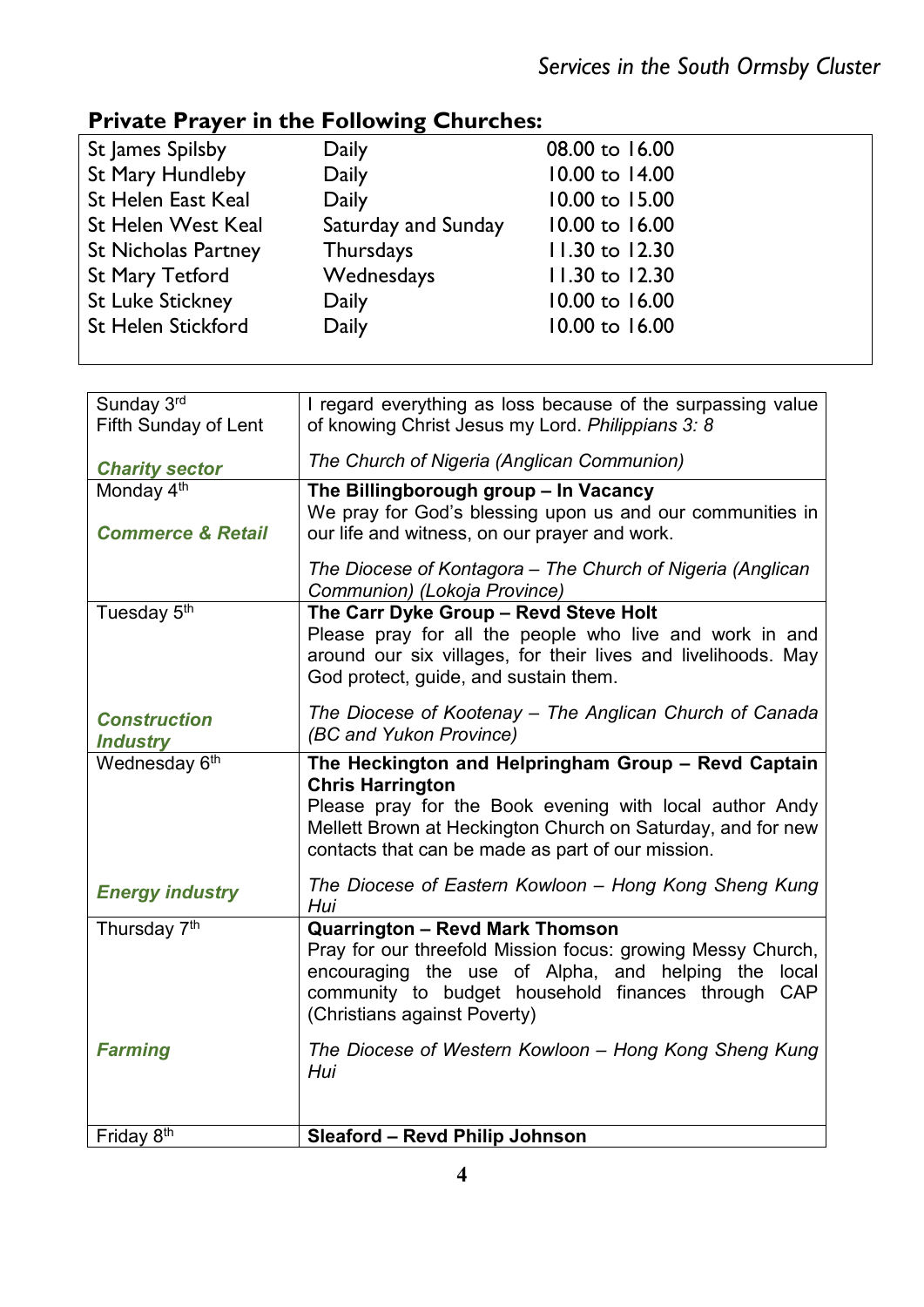|                         | Pray for everyone involved with leading worship during                  |
|-------------------------|-------------------------------------------------------------------------|
|                         | Philip's sabbatical.                                                    |
| <b>Finance</b>          | The Diocese of Krishna-Godavari – The (united) Church of<br>South India |
| Saturday 9th            | The North Lafford Group - Revd AI Jenkins                               |
| Dietrich Bonhoeffer,    | Pray for the development of our Benefice Messy Church over              |
| Lutheran<br>Pastor,     | the next few months, and for the families that come to take             |
| Martyr, 1945            | part.                                                                   |
| <b>Fire Services</b>    |                                                                         |
|                         | The Diocese of Kubwa – The Church of Nigeria (Anglican                  |
|                         | Communion) (Abuja Province)                                             |
| Sunday 10th             | As Jesus was now approaching the path down from the                     |
| Palm Sunday             | Mount of Olives, the whole multitude of the disciples began to          |
|                         | praise God joyfully with a loud voice for all the deeds of power        |
|                         | that they had seen, saying, "Blessed is the king who comes in           |
|                         | the name of the Lord! Peace in heaven, and glory in the                 |
|                         | highest heaven!" Luke 19: 37 - 38                                       |
| <b>Fishing industry</b> | The Church of North India (United)                                      |

**Spilsby Daily 8am Morning Prayer & at Noon God of love, turn our hearts to Your ways and give us peace. Amen**

#### *The sick at home or in hospital,*

Nigel Worth, Kathleen, Molly, Veronica, Dorothy, Maggie J. Betty Brawn, Tristan, Michael P, Joan T. Mark, Jossie Lee, June, Hilary, Michael, Harriet, Rose L., Abby, Sheila Janes, Fleur, Mary, Jeff Mason, Rosie, Bob, (Baby) Chloe Lear, Lawrence, Ann Howman, John Prince, Sylvia Bonsey, Anthea B, Jo & John, Bessie Reddin, Mary Julyan, Norman Huntingford, Kerry Brown, Roy Harrison, Diana Douglas.

*The Departed:* Mary Pegg, John Moore(p), Fred Pearce, Jan Liotica, Kath Bell, Greta Crawford, Phillipa Martyn, Michael Brackenbury (P. Former Archdeacon of Lincoln & Curate of South Ormsby), Margo Saunders, Ian Whitworth, June G, Claire Vines, Elizabeth Bibbings.

**Anniversary:** Mary Mead, Eileen Parker, Ralph Heller, George Griffin, Norma Bradley, Cliff Rowlett, Bill Donner, Kath Garner, Ray Cracknell, Alfred Simpson, Denis Baster, Barbara Hemingham, Eric Chapman, David Cooke, Alan Cornall, "Betty" Bradley, Judith Balderston, Frances Blackburn, Charles Mottley, Hilda Yates, Joyce Carse, Pearl Soulman, Kathleen Palmer, Colin Senior. Don Marshall, Peter Ireland, Marc Haywood, Patrick Moore, Brian Lenton, Nora Goodwin, Eileen Pocklington, Elsie Rogers, Ronald Hodges, Madge Gregory, John Large, Florence Beecham, Gordon Redding, Kath Henden, Beatrice Dawson, James Colin Chapman Richard Waters, Freda Wild, Mary Tuplin, Bill Thorold, Alan Reddish, Mark Faulkner Lucy Short, Ivy Todd, Marjory Bradley, Joyce Ellerby, Ernest Smith, Ray Stainton, Robin Healey, Robert Evers, Sylvia Page Patricia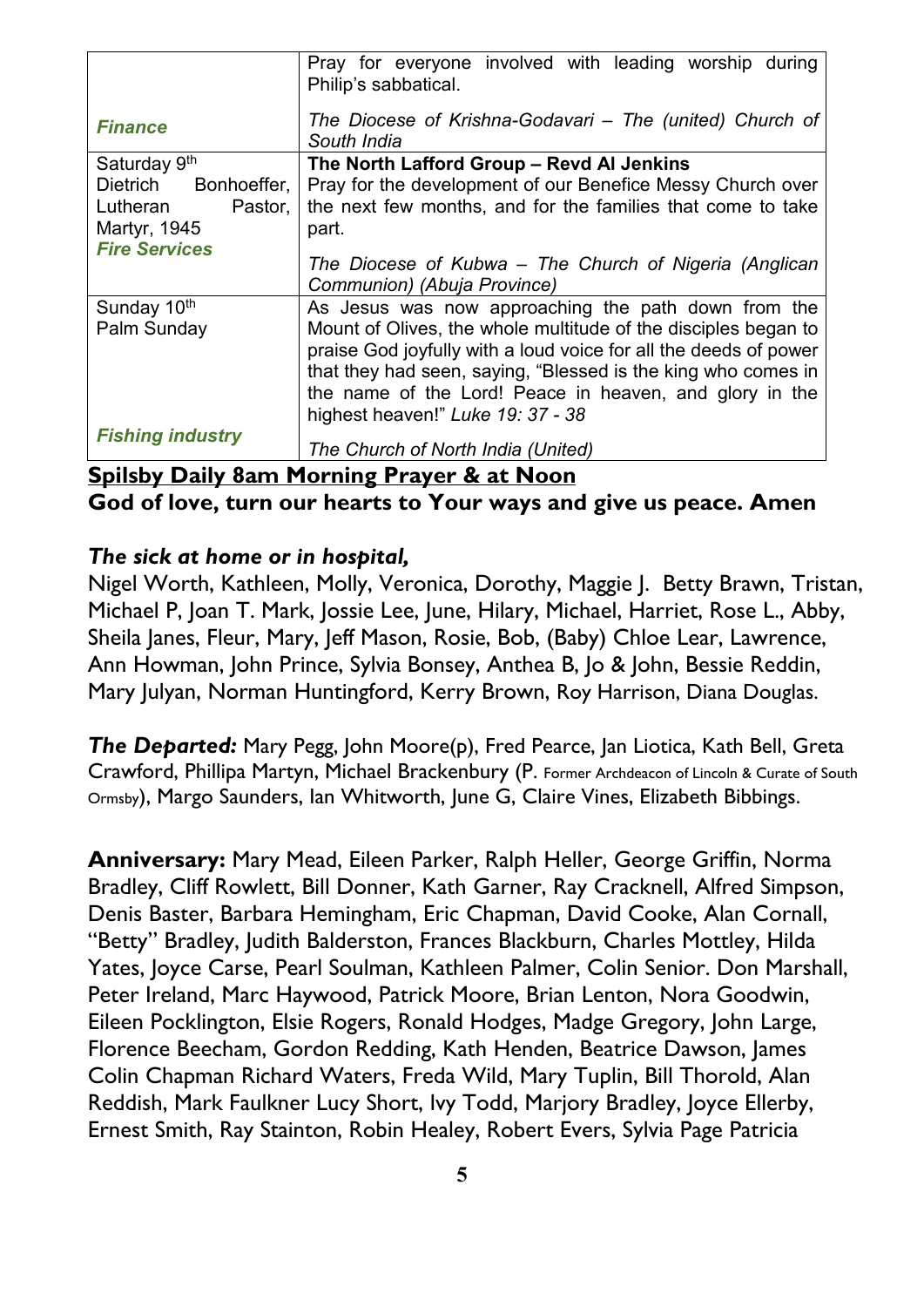Wells, Michael Hedison, Ethel Harrison, Sylvia Emerson, June Ancaster, Vera Wroe, Joyce Jones, Richard Epton, Rebecca Shaw, Roy Nelson, Vera Willis, Jill Rhymer, Gordon Henman, Betty Armstrong, Joan Barrett, Maureen Clarke, Clifford Willetts, May Dickinson, Betty Leighton, Peter Allewell, John Lear, Trevor Thompson, Penny Holmes, Ken Whitbread, John Emmerson, Christine Pilcher, Colin Cragg, Jean Timmings, Gwen Worth, Sheila Mee. Bertha 'Vicky' Vickers, Fiona, Rachel, Isobel Eaton, Sylvia Bell, Kate Benson, Joan Griffiths, Michael Dobson, Bob Kirk, Georgina English, Gill Denniff, John Milliken, Emma Masterton, David Mason, Jacylin Shaw, Sandra Gorham, John Hudson, Jean Jeffries, Ann Hicks.

# Bolingbroke Deanery Team Ministry **Morning Worship for the 5th Sunday in Lent**



#### *Preparation*

Giving God, no money can buy your love, no words can adequately express our thanks, no actions can fully demonstrate our gratitude. But as we sing, as we pray, as we listen to your Word, we offer you our best, and celebrate your presence with us – now and each moment of every day. Amen.

#### *Hymn*

Angel voices ever singing round thy throne of light, angel harps, forever ringing, rest not day nor night; thousands only live to bless thee and confess thee Lord of might.

Thou who art beyond the farthest mortal eye can scan,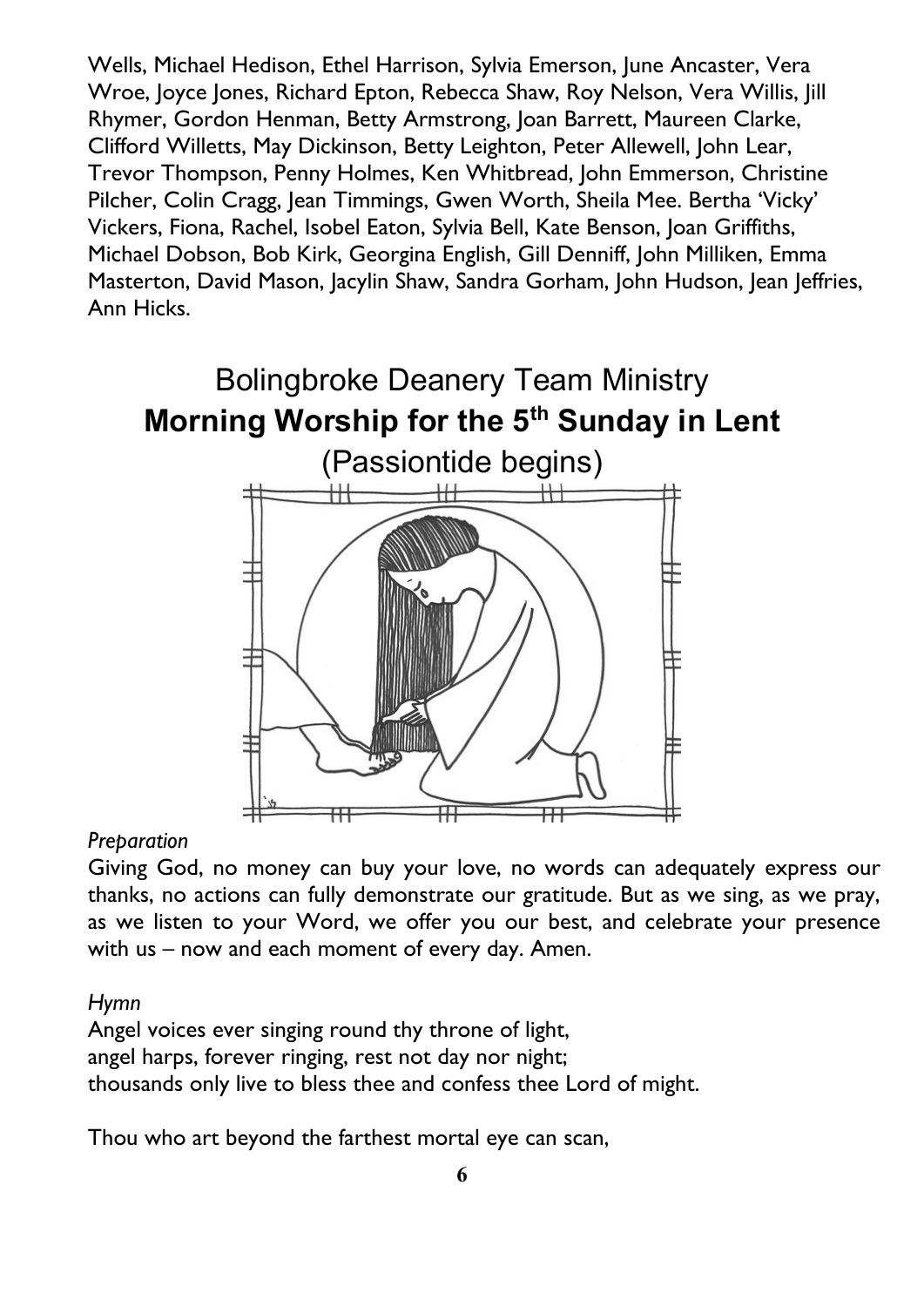can it be that thou regardest songs of sinful man? Can we feel that thou art near us and wilt hear us? Yea, we can.

For we know that thou rejoicest o'er each work of thine; Thou didst ears and hands and voices for thy praise design; craftsman's art and music's measure for thy pleasure all combine.

In thy house, great God, we offer of thine own to thee; and for thine acceptance proffer, all unworthily, hearts and minds and hands and voices in our choicest psalmody.

Honour, glory, might, and merit Thine shall ever be, Father, Son, and Holy Spirit, blessed Trinity: of the best which thou hast given earth and heaven render Thee.

*Words: Francis Pott*

#### *Prayers of Penitence*

God shows his love for us in that, while we were still sinners, Christ died for us. We can show our love for him by confessing our sins in penitence and faith. You made us to be one family, yet we have divided humanity. Lord, have mercy. **Lord, have mercy.**

You were born a Jew to reconcile all people, yet we have brought disharmony amongst races.

Christ, have mercy. **Christ, have mercy.**

You rejoice in our differences, yet we make them a cause of enmity. Lord, have mercy. **Lord, have mercy.**

#### *Assurance of Faith*

May the God of love bring us back to himself, forgive us our sins, and assure us of his eternal love in Jesus Christ our Lord. Amen.

#### *New Testament Reading*

#### *Philippians 3: 4 - 14,*

If anyone else has reason to be confident in the flesh, I have more: circumcised on the eighth day, a member of the people of Israel, of the tribe of Benjamin, a Hebrew born of Hebrews; as to the law, a Pharisee; as to zeal, a persecutor of the church; as to righteousness under the law, blameless.

Yet whatever gains I had, these I have come to regard as loss because of Christ. More than that, I regard everything as loss because of the surpassing value of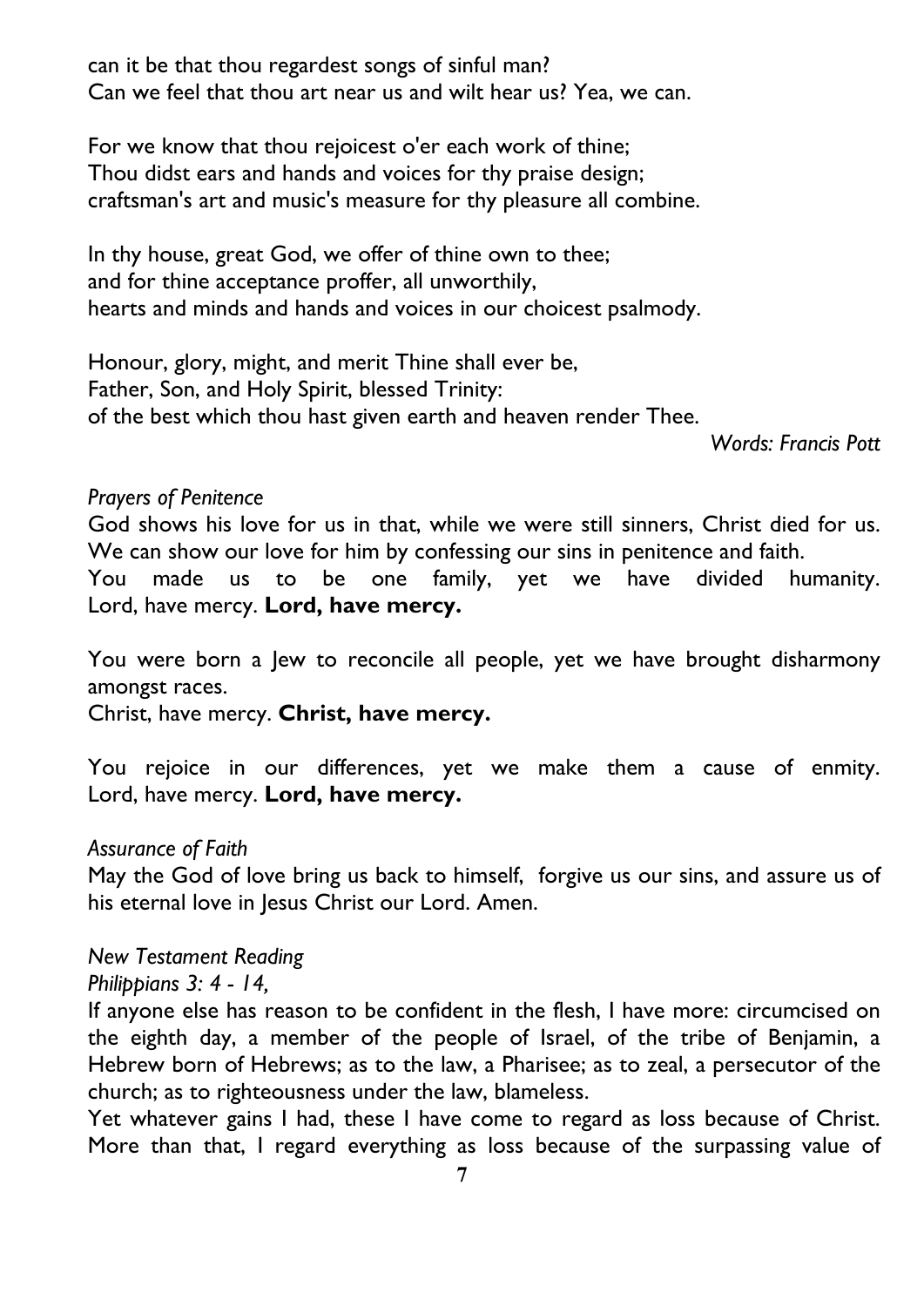knowing Christ Jesus my Lord. For his sake I have suffered the loss of all things, and I regard them as rubbish, in order that I may gain Christ and be found in him, not having a righteousness of my own that comes from the law, but one that comes through faith in Christ, the righteousness from God based on faith. I want to know Christ and the power of his resurrection and the sharing of his sufferings by becoming like him in his death, if somehow I may attain the resurrection from the dead.

Not that I have already obtained this or have already reached the goal; but I press on to make it my own, because Christ Jesus has made me his own. Beloved, I do not consider that I have made it my own; but this one thing I do: forgetting what lies behind and straining forward to what lies ahead, I press on towards the goal for the prize of the heavenly call of God in Christ Jesus. This is the word of the Lord, Thanks be to God

*Hymn*

May the fragrance of Jesus fill this place May the fragrance of Jesus fill this place Rising from the sacrifice of lives laid down in adoration

May the glory of Jesus fill his church May the glory of Jesus fill his church Shining from our faces as we gaze in adoration

May the beauty of Jesus fill my life May the beauty of Jesus fill my life Fill my thoughts, my words, my deeds, my all I give in adoration.

#### *Gospel Reading - John 12: 1 - 8*

Six days before the Passover Jesus came to Bethany, the home of Lazarus, whom he had raised from the dead. There they gave a dinner for him. Martha served, and Lazarus was one of those at the table with him. Mary took a pound of costly perfume made of pure nard, anointed Jesus' feet, and wiped them with her hair. The house was filled with the fragrance of the perfume. But Judas Iscariot, one of his disciples (the one who was about to betray him), said, 'Why was this perfume not sold for three hundred denarii and the money given to the poor?' (He said this not because he cared about the poor, but because he was a thief; he kept the common purse and used to steal what was put into it.) Jesus said, 'Leave her alone.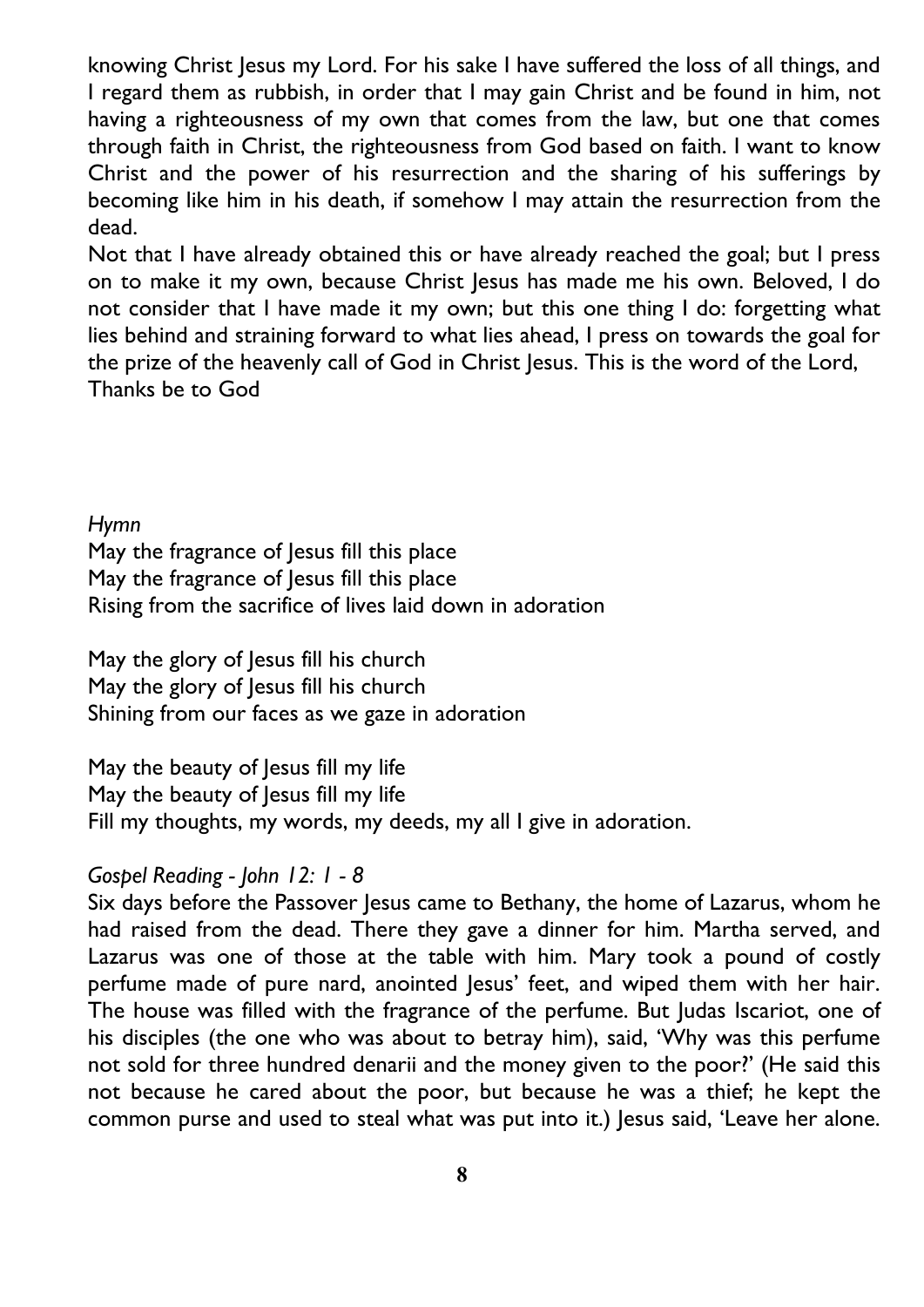She bought it so that she might keep it for the day of my burial. You always have the poor with you, but you do not always have me.' This is the word of the Lord Thanks be to God

#### *Homily from the Diocesan Website*

At first hearing, the last sentence of the Gospel sounds dreadful. 'You always have the poor with you, but you do not always have me.' Jesus seems to be calling the poor unimportant.

How many times have you been told: the Church has plenty of money, with the implication that the Church should not be asking for more money but should be spending what they already have on helping the less fortunate in society. Clearly they don't understand the financial arrangements for the Church, yet they do have a point. How do we, as a Church, support the vulnerable of our society? The answer is: We do, and there is a lot of work being done – but we are only now catching up with telling people exactly what we are doing.

Jesus was definitely NOT saying that the poor were unimportant. From the Old Testament Prophets through to the New Testament, it's clear that God is always on the side of the poor and disadvantaged. Indeed, one of the Anglican Communion's Marks of Mission is that we should work to transform the unjust structures of society. Caring for the poor and disadvantaged is crucial to our faith.

The Bible is also clear that money, or, rather, the love of it, is a dangerous thing, the root of all evil. We see this in Judas who was standing watching the scene played out between Jesus and Mary Magdalene. Judas Iscariot was, as this passage says, led astray by money. Remember, he betrayed Jesus for 30 pieces of silver.

But if this passage is not about ignoring the poor, what is it about?

At the heart of the Gospel reading is Mary's love for Jesus. This perfume is very expensive – scholars reckon that 300 denarii is worth about £28,000. It's not some cheap junk. Mary had spent an absolute fortune. And she anointed his feet with the perfume and wiped them with her hair. Letting her hair down in public was a shocking thing for a respectable woman to do, but it shows the depth of Mary's love and affection for Jesus. She doesn't worry what people will think of her. The last thing on her mind was the kind of calculation that Judas was making.

You will recall that Jesus distilled the Ten Commandments of the Old Testament down to two: 'You shall love the Lord your God with all your heart, and with all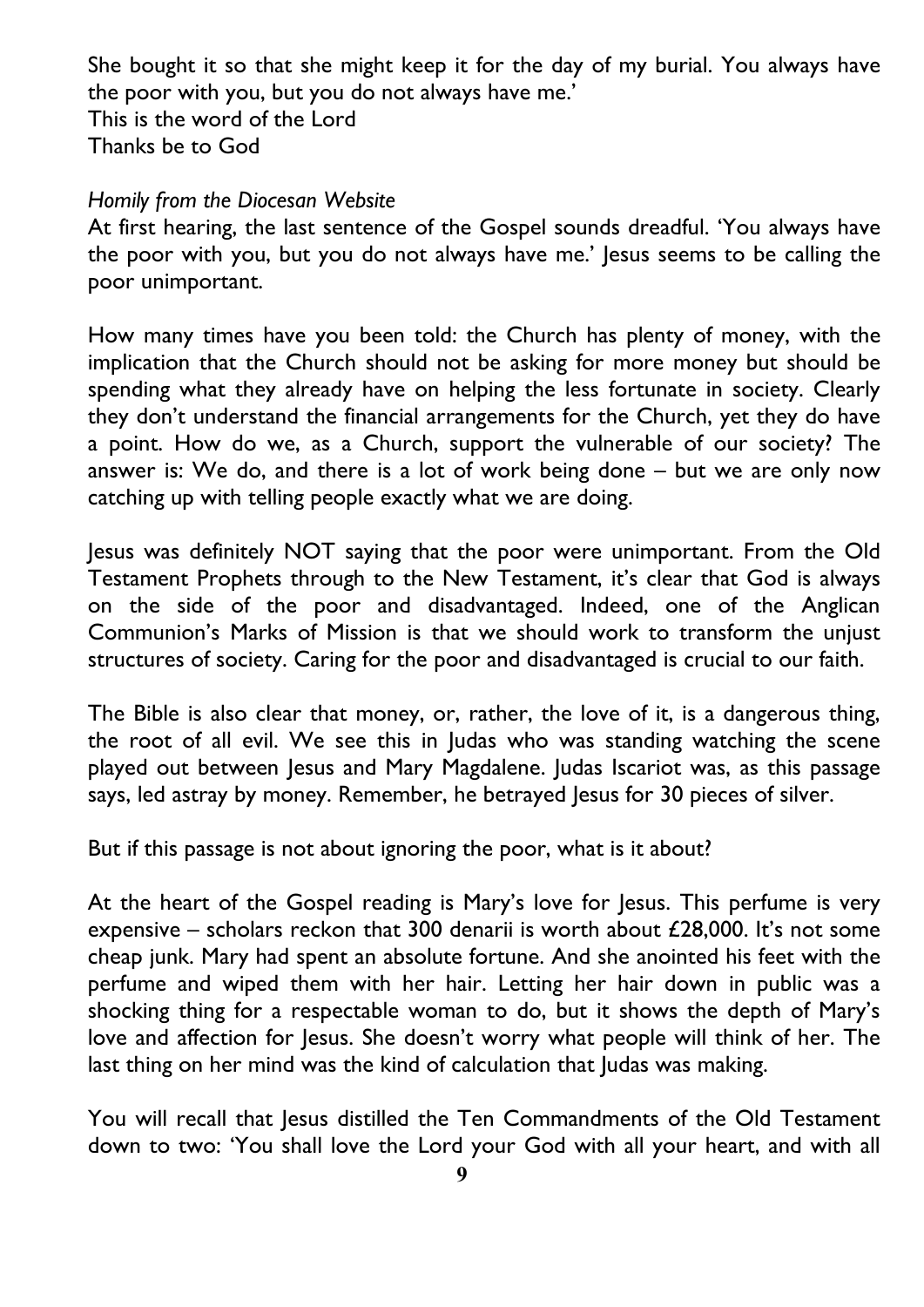your soul, and with all your mind. This is the first and greatest commandment. And a second is like it. You shall love your neighbour as yourself.'

Mary got things in the right order. She put the first commandment first. She gave her soul, her life, her all, to Jesus. She showed by this action that Jesus is God, and she prepared his body, with the fragrance of the nard, for the anointing he will receive at his burial. In some ways she prefigured the other Mary, Mary Magdalene, who comes to weep for Jesus at the tomb. Unlike the disciples, who persistently misunderstood what was coming, Mary's actions foreshadowed Jesus' death and resurrection.

So it's not that God doesn't care about the poor. He does.

But if we are to be true disciples, we must get the two commandments in the right order. God first, neighbour second.

This may seem to contradict the widely-shared perspective that we serve God best by serving our neighbour – which seems initially convincing. Yes, of course, God can meet us in our neighbour – indeed Jesus says this elsewhere in the Gospels.

But it is crucial that we do not confuse our personal relationship with God with our relationship with our neighbour. It is because God first loved us that we can love our neighbour. Our first concern must be our relationship with God. Once we get that right, our love will naturally flow out to our neighbour, as we live out our love for God.

This is what Paul is talking about in Philippians – everything else is loss, rubbish, in comparison with gaining Christ and sharing in his sufferings, death and resurrection.

So like Paul, and like Mary, let us press on towards the goal for the prize of the heavenly call of God in Christ Jesus. This Lent, may we give our soul, our life, our all, to him.

#### *Questions for Reflection*

- 1. In what ways does the Church in your local area show concern for the vulnerable in society?
- 2. Does your life demonstrate a love for God first, and a love for neighbour second? How?
- 4. Is there anything else from the passage that speaks to you not already discussed? What is it?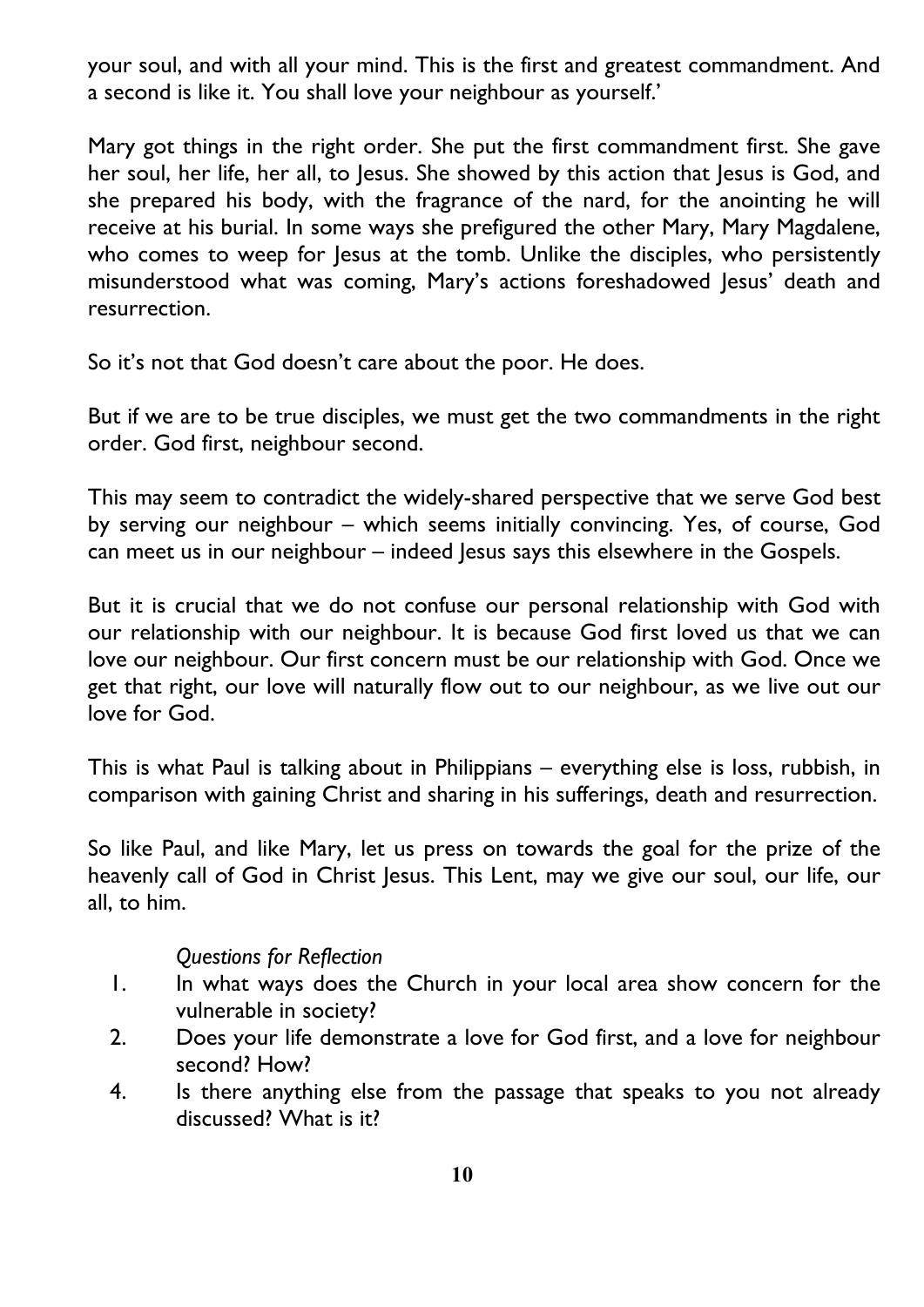5. What will you do this week in your Monday-to-Saturday ministry in response to what you have heard today? #everydayfaith

#### *Affirmation of Faith*

Let us affirm our faith in Jesus Christ the Son of God. **Though he was divine, he did not cling to equality with God, but made himself nothing. Taking the form of a slave, he was born in human likeness. He humbled himself and was obedient to death, even the death of the cross. Therefore God has raised him on high, and given him the name above every name: that at the name of Jesus every knee should bow, and every voice proclaim that Jesus Christ is Lord, to the glory of God the Father. Amen.**

#### *Hymn*

I will offer up my life in spirit and truth, Pouring out the oil of love, as my worship to you In surrender I must give my every part Lord, receive this sacrifice of a broken heart *Jesus, what can I give, what can I bring to so faithful a Friend, to so loving a King? Saviour, what can be said, what can be sung As a praise of Your name for the things You have done? Oh, my words could not tell, not even in part of the debt of love that is owed by this thankful heart*

You deserve my every breath, for You've paid the great cost Giving up your life to death, even death on the cross You took all my shame away, there defeated my sin Open up the gates of heaven and have beckoned me in

#### *Prayers of Intercession*

We pray to the Lord for the courage to give ourselves to him this Lent. Lord, meet us in the silence.

#### **Give us strength and hear our prayer.**

Give us the courage to look beyond ourselves to mission in your world. We pray for our bishops and priests and all who minister in our Deanery. May the blood and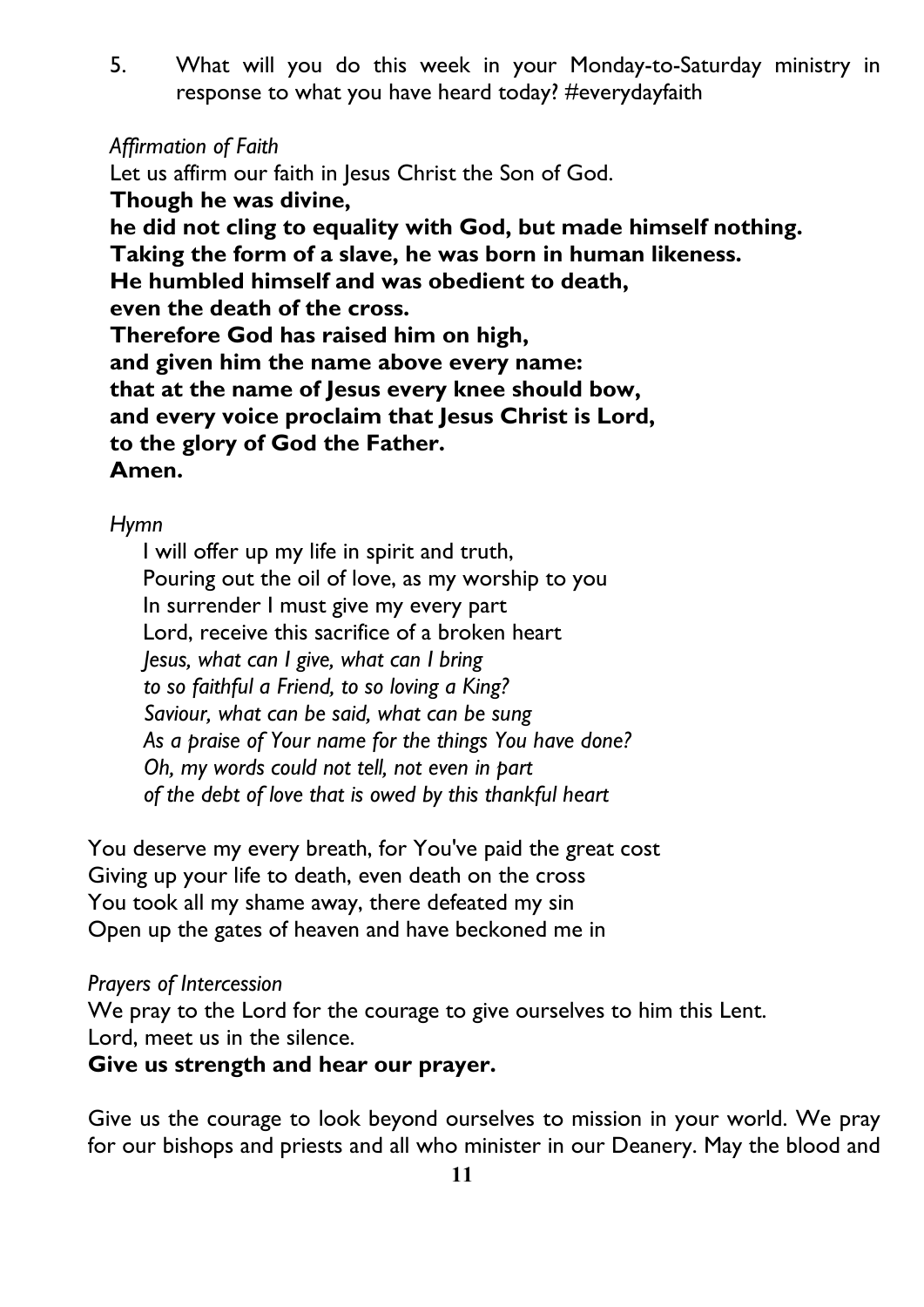water flowing from the side of Jesus bring forgiveness to your people and help us to face the cost of proclaiming salvation.

Lord, meet us in the silence.

#### **Give us strength and hear our prayer.**

Give us the courage to give up war, bitterness and hatred, and to seek peace. [We pray for …]

May the shoulders of the risen Jesus, once scourged by soldiers, bear the burden of political and military conflict in our world.

Lord, meet us in the silence.

#### **Give us strength and hear our prayer.**

Give us the courage to give up quarrels, strife and jealousy in our families, neighbourhoods and communities.

[We pray for …]

May the presence of the risen Jesus, his body once broken and now made whole, bring peace and direction as we live with one another.

Lord, meet us in the silence.

# **Give us strength and hear our prayer.**

Give us the courage to live for others, giving time, care and comfort to the sick and those in need.

[We pray for …]

May the wounded hands of Jesus bring his healing, and the light of his presence fill their lives.

Lord, meet us in the silence.

#### **Give us strength and hear our prayer.**

Give us the courage to give up our fear of death and to rejoice with those who have died in faith.

[Especially we hold … in our minds.]

May the risen Lord Jesus, whose feet were once nailed to the cross, walk alongside the dying and bereaved, and lead them and all your Church through death to the gate of glory.

Lord, meet us in the silence.

#### **Give us strength and hear our prayer, here and in eternity. Amen.**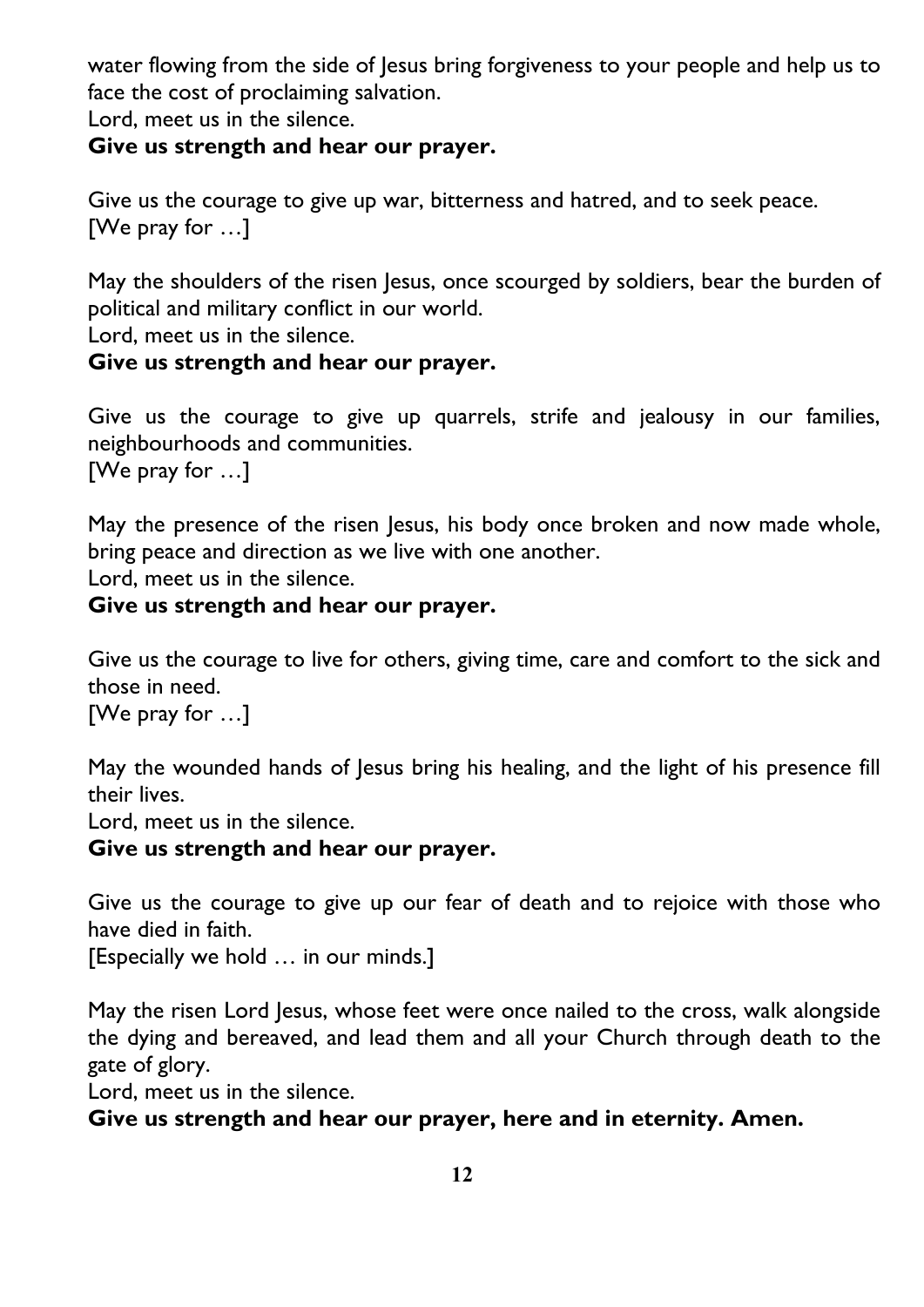#### *A prayer for Ukraine*

God of all peoples and nations, who created all things alive and breathing, united and whole, show us the way of peace that is your overwhelming presence.

We hold before you the peoples of Ukraine and Russia, every child and every adult. We long for the time when weapons of war are beaten into ploughshares, when nations no longer lift up sword against nation.

We cry out to you for peace;

Protect those who only desire and deserve to live in security and safety.

Comfort those who fear for their lives and the lives of their loved ones.

Be with those who are bereaved.

Change the hearts of those set on violence and aggression and fill leaders with the wisdom that leads to peace.

Kindle again in us a love of our neighbour, a passion for justice to prevail and a renewed recognition that we all play a part in peace.

Creator of all hear our prayer and bring us peace. make us whole. Amen.

## *The Collect of the day*

Gracious Father, you gave up your Son out of love for the world:

lead us to ponder the mysteries of his passion,

that we may know eternal peace through the shedding of our Saviour's blood, Jesus Christ our Lord. Amen

### *The Lord's Prayer*

Our Father in heaven, hallowed be your name,

your kingdom come, your will be done, on earth as in heaven.

Give us today our daily bread.

Forgive us our sins as we forgive those who sin against us.

Lead us not into temptation but deliver us from evil.

For the kingdom, the power, and the glory are yours

now and for ever. Amen.

## *Hymn*

Love Divine, all loves excelling, joy of heaven, to earth come down, Fix in us thy humble dwelling, all thy faithful mercies crown. Jesus, thou art all compassion, pure unbounded love thou art; Visit us with thy salvation, enter every trembling heart.

Breathe, O breathe Thy loving Spirit into every troubled breast! Let us all in Thee inherit; let us find the promised rest. Take away the love of sinning; Alpha and Omega be;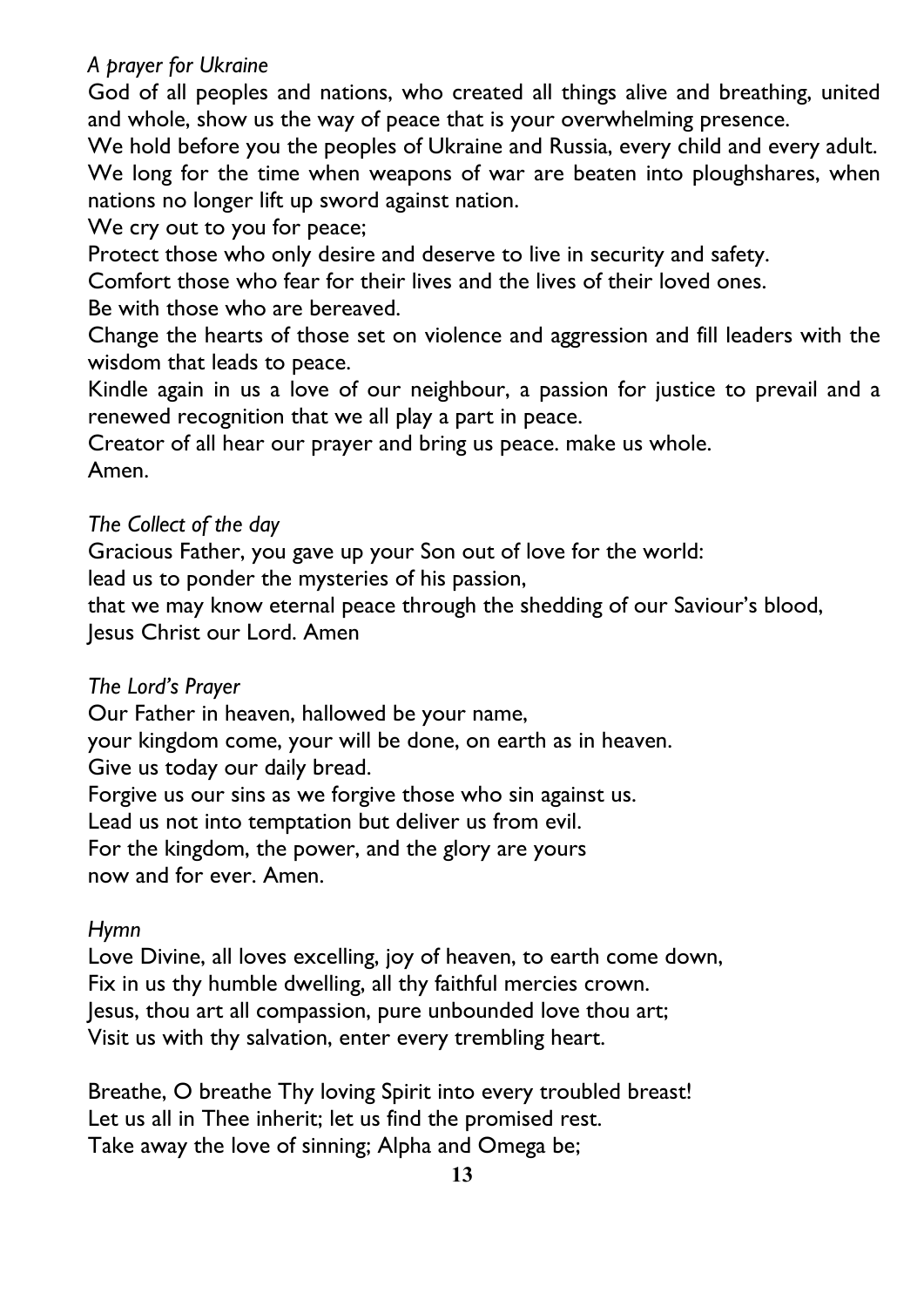end of faith, as its beginning, set our hearts at liberty.

Come, almighty to deliver, let us all thy grace receive; Suddenly return, and never, never more thy temples leave. Thee we would be always blessing, serve thee as thy hosts above, Pray, and praise thee, without ceasing, glory in thy perfect love.

Finish then thy new creation, pure and spotless let us be; Let us see thy great salvation perfectly restored in thee, Changed from glory into glory, till in heaven we take our place, Till we cast our crowns before thee, lost in wonder, love, and praise!

*Words: Charles Wesley*

*The Conclusion* Amazing God, we are so thankful for the gift of being alive! May our thankfulness to you pour out in our actions, in our choices, in our dealings with other people, in all that we do. Amen.

*Some items are © ROOTS for Churches Ltd (www.rootsontheweb.com) 2002-2021. Reproduced with permission.*

*New Patterns for Worship, some material which is included here, is copyright © The Archbishops' Council 2002 and published by Church House Publishing.*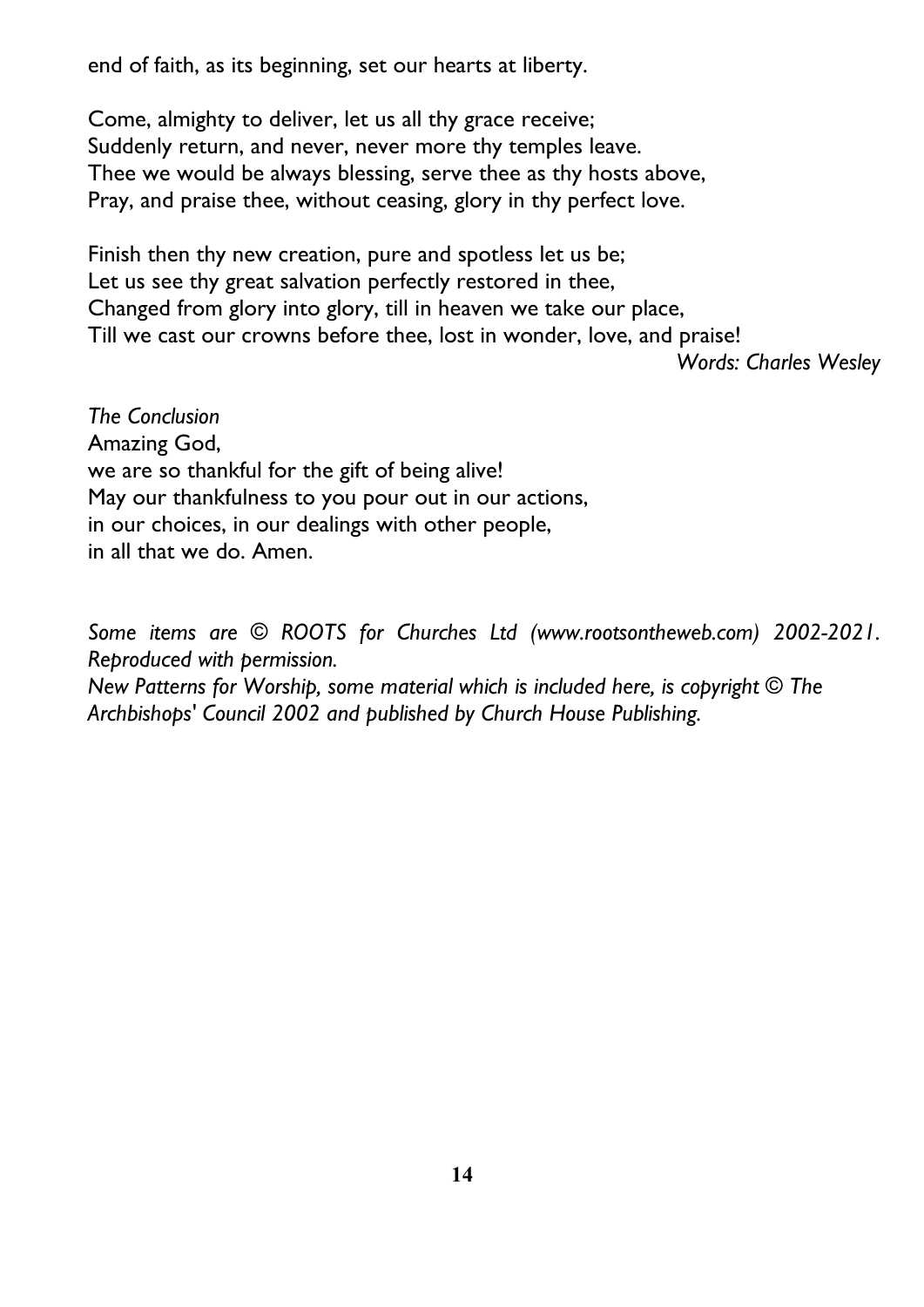# **An act of Spiritual Communion**

*You may wish to find a space for prayer in front of a cross, a candle, or a special place. You might choose to make your Spiritual Communion at a particular time of day, or after viewing a live streamed service. Reflect on the day and on your relationships.*

- *What good things have come from God today?*
- *Where have I fallen short?*
- *What might I do tomorrow? You may wish to say or pray* Lord, have mercy. Christ, have mercy. Lord, have mercy. *Read the following words from Scripture. If you have access to today's readings for Holy Communion, you may wish to read and reflect on them.* Jesus said, 'I am the bread of life. Whoever comes to me will never be hungry, and whoever believes in me will

never be thirsty.'

*John 6.35*

*Pray for the needs of the world, for your local community, and for those close to you. End with the Lord's Prayer.*

Our Father...

*Give thanks for the saving death and resurrection of Jesus and ask him to be with you now.*

Thanks be to you, Lord Jesus Christ, for all the benefits you have given me, for all the pains and insults you have borne for me. Since I cannot now receive you sacramentally, I ask you to come spiritually into my heart.

O most merciful redeemer, friend and brother, may I know you more clearly, love you more dearly, and follow you more nearly, day by day. Amen. *after the Prayer of St Richard of Chichester*

*Conclude with the following:*

The Lord bless us, and preserve us from all evil, and keep us in eternal life. **Amen.**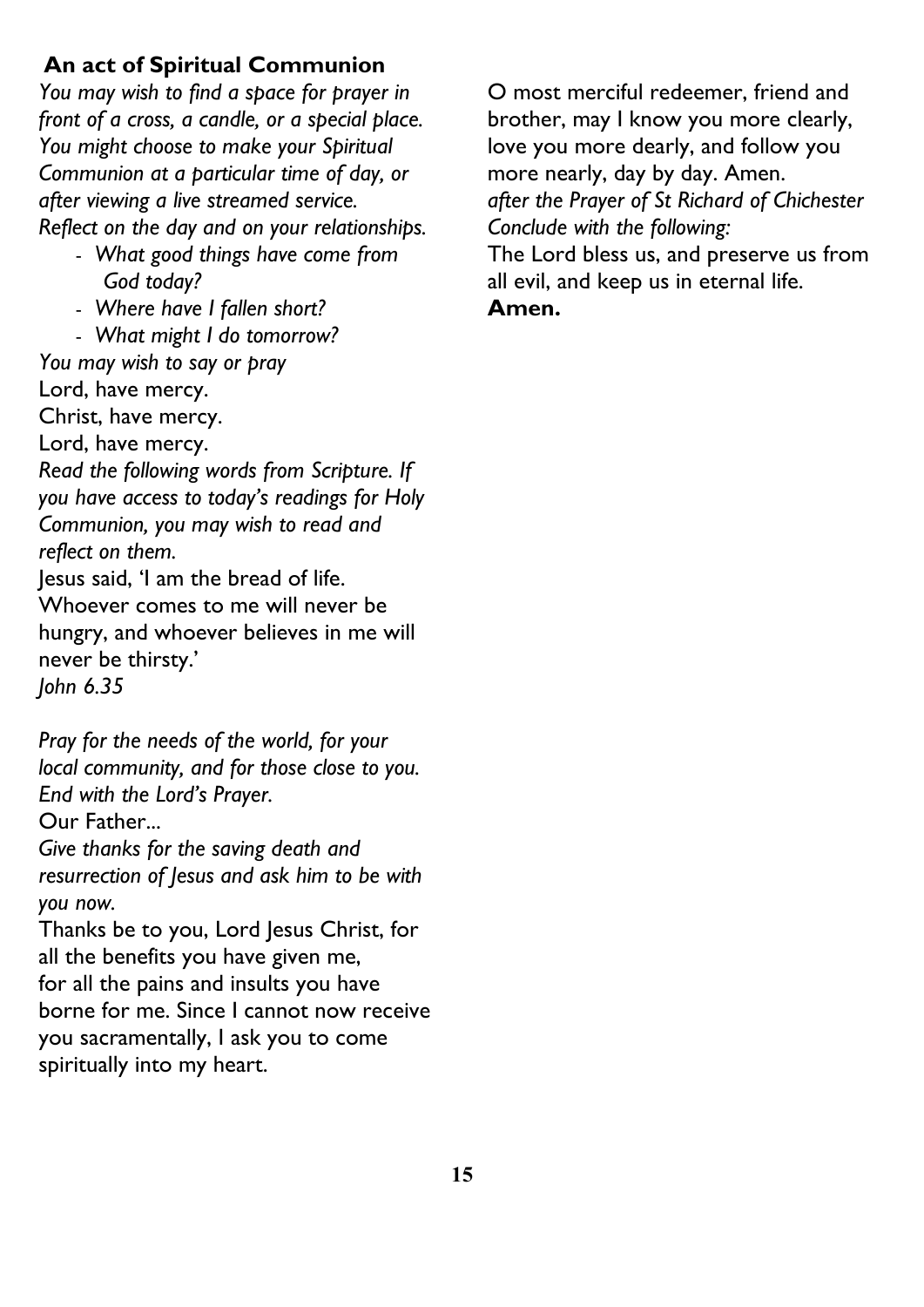# **A prayer for all those affected by coronavirus**

Keep us, good Lord, under the shadow of your mercy. Sustain and support the anxious, be with those who care for the sick, and lift up all who are brought low; that we may find comfort knowing that nothing can separate us from your love in Christ Jesus our Lord. **Amen.**

> **Clergy Team The Rev'd. Canon Peter Coates The Vicarage, Church Street, Spilsby, PE23 5EF email: [peter.coates50@yahoo.com](mailto:peter.coates50@yahoo.com)** Tel: 01790 752526

**The Rev'd. Ms. Fran Jeffries The Rectory, Horbling Lane, Stickney PE22 8DQ email: [revfjeffries@outlook.com](mailto:revfjeffries@outlook.com)** Tel: 01205 481183

> **The Rev'd Judith Simons** [revjudithsimons@hotmail.com](mailto:revjudithsimons@hotmail.com) Or Contact via Stickney Rectory – As above

**The Rev'd Mrs Jean Coates** Contact via Spilsby Vicarage – As above email: **[coatesjean@yahoo.co.uk](mailto:coatesjean@yahoo.co.uk)**

**Rev'd. Mrs Teresa McLaughlin & Mr Paul McLaughlin –** Community Chaplain **The Rectory, Scremby Road Partney PE23 4PG [tmclaughlin@tiscali.co.uk](mailto:tmclaughlin@tiscali.co.uk)** 01790 752344

**Saints on Earth**

#### **¶ April**

**Dietrich Bonhoeffer** 9 April Lutheran Pastor, Martyr, 1945

Bonhoeffer was born at Breslau in Silesia (now the Polish city of Wroclaw) in 1906. The family moved to Berlin in 1912 when his father became Professor of Psychiatry and Neurology at Berlin University. He received his theological education at the universities of Tübingen and Berlin and was greatly influenced by the work of Karl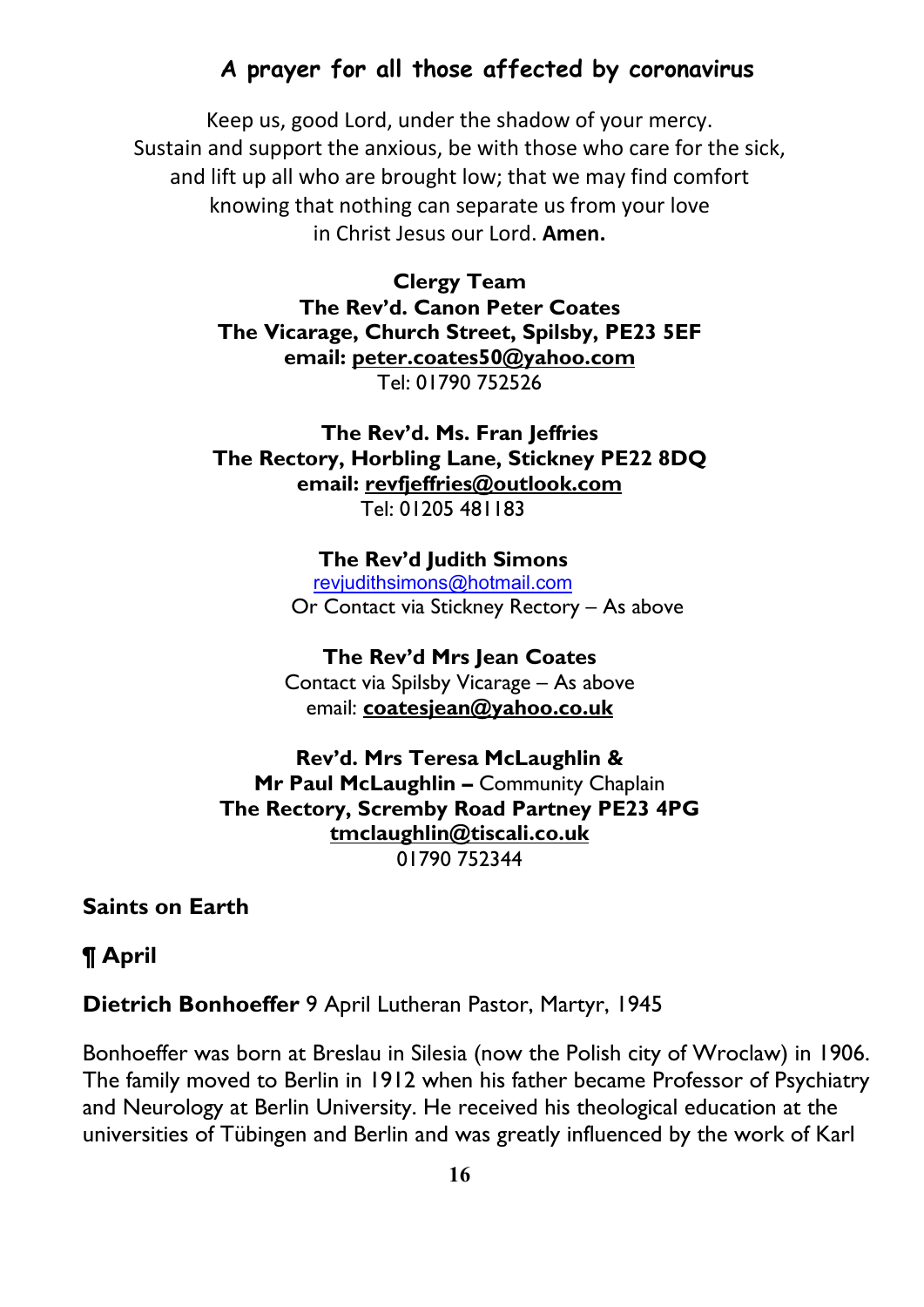Barth. After serving (1928–9) as an assistant pastor in a German-speaking congregation in Barcelona, and a further year of study at Union Theological Seminary in New York, he became a lecturer in theology in Berlin in 1931.

An outspoken opponent of Adolf Hitler and the Nazis, Bonhoeffer joined the Confessing Church, which had formed in opposition to the infiltration and takeover of the German Lutheran Church by Nazi sympathizers. They sought to be the authentic voice of the gospel in Germany and to oppose attempts to force anti-Semitism on Church and society. Leaving Berlin in protest, he spent two years (1933–5) as pastor of German-speaking congregations in London. While in England he became friendly with Bishop George Bell of Chichester.

Returning to Germany in 1935, Bonhoeffer became director of the Confessing Church seminary at Finkenwald in Pomerania. But this institution quickly incurred the wrath of the Nazi authorities, who closed it down in 1937. Bonhoeffer was in America when war broke out in 1939, but returned to Germany, explaining, 'I shall have no right to participate in the reconstruction of Christian life in Germany after the war if I do not share the trials of this time with my people.' He became involved with the underground anti-Nazi opposition, no small step for a Lutheran accustomed to believe in the God-given nature of the Church–State relationship. In 1942 he attempted to put the German underground in touch with the British government via Bishop Bell. But the net was closing in and he was arrested in April 1943 and imprisoned at Tegel prison in Berlin. The involvement of many of his contacts in the July 1944 plot to kill Hitler may well have sealed his fate, and he was moved several times, finally to Flossenberg concentration camp close to the Czech border.

It was as American troops were approaching the camp in April 1945 that Bonhoeffer was hanged. His writings, and especially his Letters and Papers from Prison have been an inspiration to many who have sought to make sense out of persecution and needless suffering.

On New Year's Day 1945 he wrote a poem which included the following verse:

Should it be ours to drain the cup of grieving even to the dregs of pain at thy command, we will not falter, thankfully receiving all that is given by thy loving hand.

**William Law** 10 April Priest, Spiritual Writer, 1761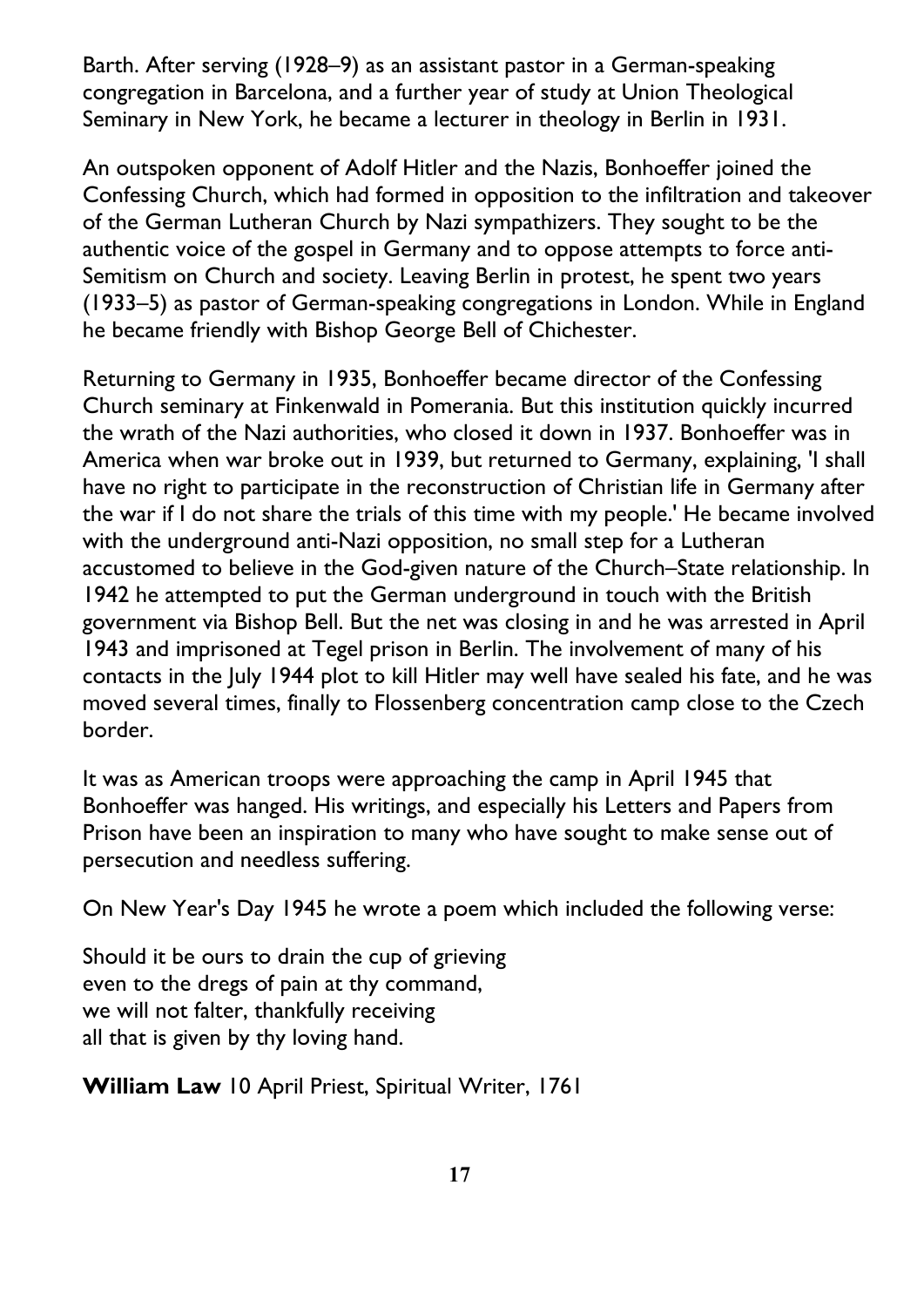William Law was born at King's Cliffe, Northamptonshire in 1686 and educated at Emmanuel College, Cambridge. He was ordained deacon and became a Fellow of the college in 1711. With the accession to the throne of the Hanoverian George I in 1714 Law refused to take the Oath of Allegiance and so lost his Fellowship. He allied himself with the Nonjurors (who had split from the Church of England in 1689 for refusing to take the Oath of Allegiance to William and Mary) and was eventually ordained priest in 1728. In1727 he became a private tutor for ten years and then retired to his native King's Cliffe. Here he involved himself in the work of schools and almshouses and other charitable works, living in great simplicity as an expression of his faith until his death in 1761.

Law's greatest contribution to English spirituality was by his writing, the titles of his books giving an indication of his concerns: Christian Perfection, The Spirit of Love, The Spirit of Prayer, and A Serious Call to a Devout and Holy Life. This last book, published in 1728, quickly became a spiritual classic and is still in print today. Again, the title summarizes the contents: God calls Christians to complete obedience to him in a Christ-centred life.

The immediate influence of the book was considerable and it profoundly influenced many – among them John Wesley, Charles Wesley (see 24 May), George Whitefield, Henry Venn (see 1 July) – who were to be leaders of the evangelical revival. Indeed, John Wesley published extracts from the book in 1744, introducing it to a wider audience. A Serious Call is reckoned to have had more influence than any English post-Reformation spiritual work other than Pilgrim's Progress:

If we are to love our enemies, we must make our common life a visible exercise and demonstration of that love. If content and thankfulness, if the patient bearing of evil be duties to God, they are the duties of every day, and every circumstance of our life. If we are to be wise and holy as the new-born sons of God, we can no otherwise be so, but by renouncing everything that is foolish and vain in every part of our common life. If we are to be in Christ new creatures, we must show that we are so, by having new ways of living in the world. If we are to follow Christ, it must be our common way of spending every day.

#### **William of Ockham** 10 April Friar, Philosopher, Teacher of the Faith, 1347

William was born at Ockham, near Woking in Surrey in 1285. He entered the Franciscan order, and initially studied and taught at Oxford. With society becoming more cash-based and the feudal system disintegrating and eroding, William was part of a society that saw little of value in the past, and saw the present as having an authority of its own. This negative approach to the past was to lead him into difficulty with papal authority, whilst his recognition of the role of the present led to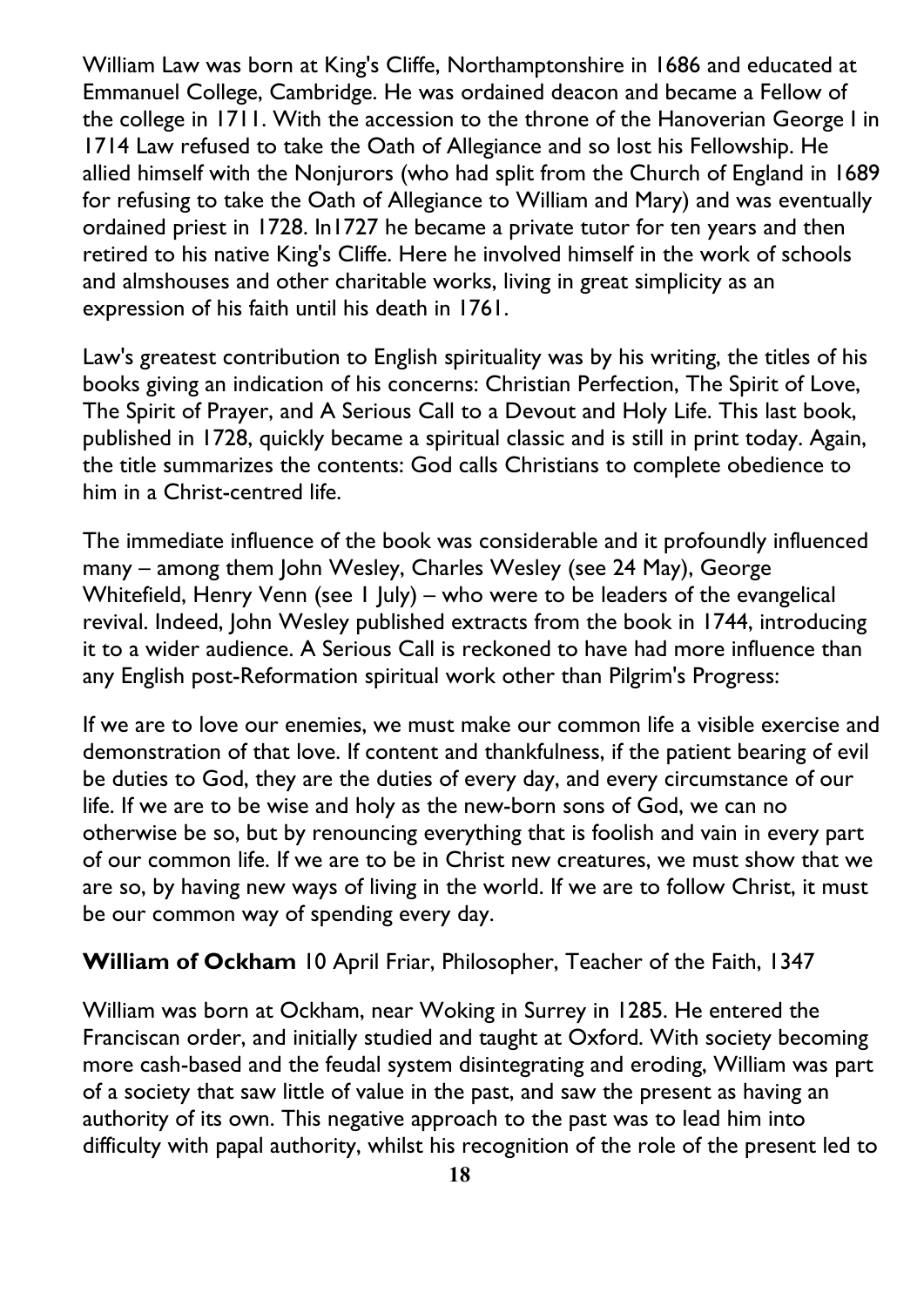him stretching the thought and understanding of both Church and society. He has been called the 'first protestant' for his continual protest against corruption and over-complication of the rules of faith, and for his rejection of a form of authority that gained legitimacy from the past.

William never progressed beyond the 'inceptor' (beginner) level of the Franciscan order, probably because the Chancellor of Oxford University accused him of heresy in 1323. This heresy involved a questioning of the authority of the Pope. The accusations led to William being examined by a papal commission which eventually censured 51 propositions from his works, but did not formally discipline him.

In 1327 a dispute occurred concerning Franciscan poverty. Some Franciscans (known as the Spiritual Franciscans) were seeking to follow the way of absolute poverty as demanded by Francis' rule. This ideal was condemned by Pope John XXII as a heresy. William was summoned to the papal court at Avignon and asked to investigate the matter. He concluded that it was Pope John XXII who had taken a heretical position. As a consequence of his conclusions William was forced to flee from the court, to Bavaria, where he stayed until 1347. Whilst in Bavaria, William wrote several works arguing against the Pope's position on Franciscan poverty. He was never fully reconciled to the Church and he died in Bavaria in 1347.

William was a critical theologian, and an independent thinker, who stretched boundaries and introduced new concepts whilst holding onto the spiritual traditions of the Franciscan order. His thought greatly affected university teaching for a considerable time. His concept of 'Ockham's Razor', that is, the elimination of all hypotheses that are not absolutely essential (or that the simplest explanation is the best) was important for the development of a theory of justification that emphasized the individual person, rather than humankind as a whole. William was undoubtedly the most influential theologian of the fourteenth century.

Most holy God and Father, hear our prayers for all who strive for peace and all who fight for justice. Help us, who today remember the cost of war, to work for a better tomorrow; and, as we commend to you lives lost in terror and conflict, bring us all, in the end, to the peace POLAND of your presence; through Christ our Lord. **Amen.**